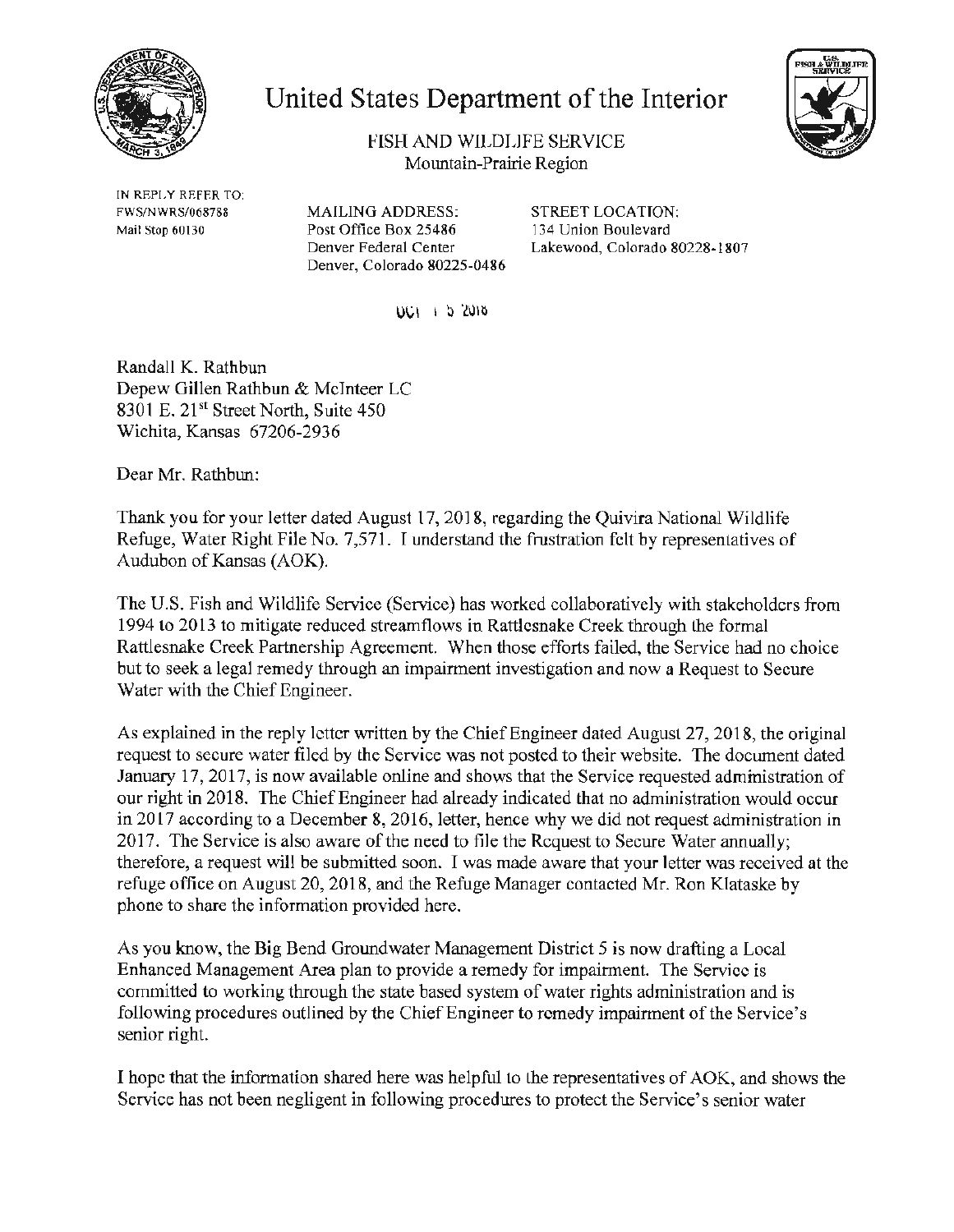right. Be assured that the Service plans on staying fully engaged in the process to remedy the impairment. If you need further information, please contact the Assistant Regional Director for the National Wildlife Refuge System in the Mountain-Prairie Region, Will Meeks, at (303) 236-4303.

Sincerely,

Noven E. Walk

Regional Director

Enclosure

cc:

Mr. Ron Klataske, Executive Director, Audubon of Kansas Ms. Margy Stewart, Chair, Board of Trustees, Audubon of Kansas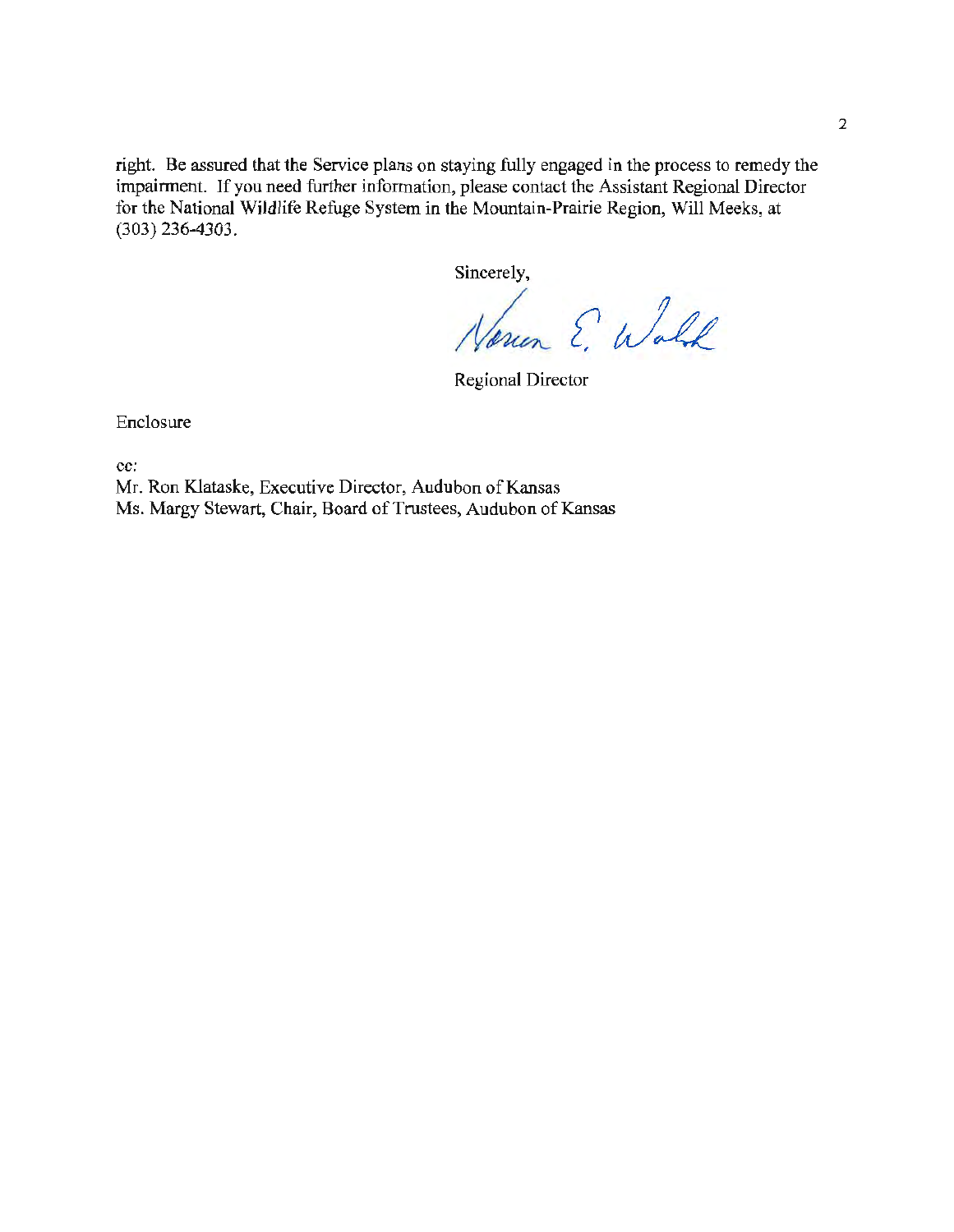



United States Department of the Interior FISH AND WILDLIFE SERVICE Mountain-Prairie Region

IN REPLY REFER TO BAWTR KSWR Mail Stop 60189 MAILING ADDRESS: STREET LOCATION:<br>
P.O. Box 25486, DFC 134 Union Boulevard<br>
Denver, Colorado 80225-0486 Lakewood, Colorado 80

Lakewood, Colorado 80228-1807

David Barfield, P.E., Chief Engineer Kansas Department of Agriculture Division of Water Resources 1320 Research Park Drive Manhattan, Kansas 66502

**JAN 1 7 2017** 

Dear Mr. Barfield:

Enclosed is the U.S. Fish and Wildlife Service (Service) request to secure water regarding water right No. 7571 from injury due to junior groundwater wells. The Service appreciates the help received during our January 03, 2016 phone conversation ensuring the form was filled out accurately. Please let us know if any further changes need to be made.

As we indicated in our December 01, 2016 letter, submission of this form will not preclude us from working further with Big Bend Groundwater Management District No. 5 to obtain a mutual solution. We must, however, have the solution be enforceable from your office and feel that submitting this request will ensure that enforceability occurs in 2018.

Please contact me at 303-236-4491 if you any questions or would like to discuss further. Thank you for your assistance in this matter.

Sincerely,

Brian S. Caruso, Ph.D., P.E. Chief, Division of Water Resources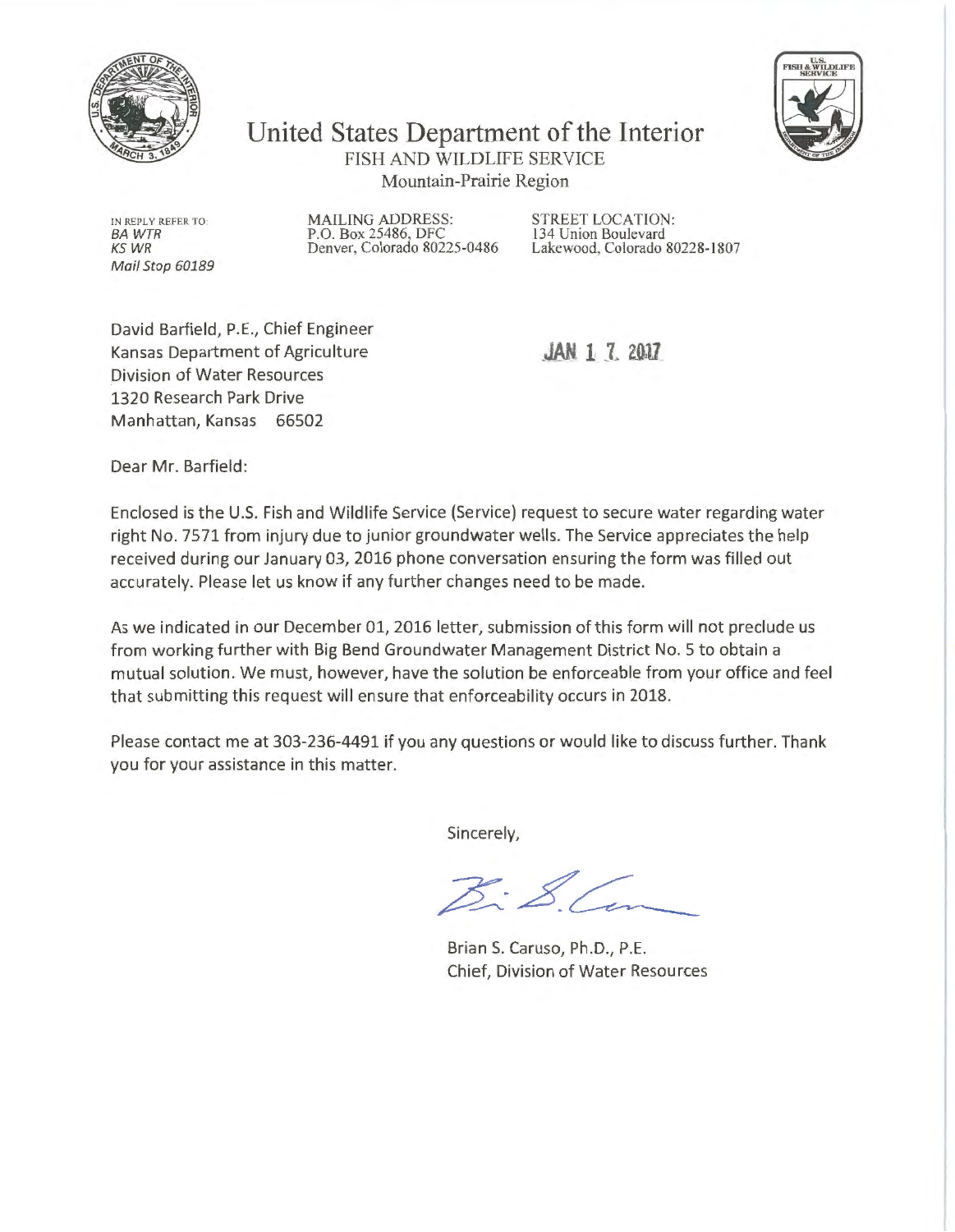### **REQUEST TO SECURE WATER**

|                                                                                                  | To: Chief Engineer<br>Division of Water Resources<br>Kansas Department of Agriculture                            |                                            | <b>January 01, 2018</b><br>(Date)                                                                  |
|--------------------------------------------------------------------------------------------------|------------------------------------------------------------------------------------------------------------------|--------------------------------------------|----------------------------------------------------------------------------------------------------|
|                                                                                                  | (or his or her authorized agent)                                                                                 |                                            |                                                                                                    |
| 1.                                                                                               | I am presenting the following information as the basis for action on my request to secure water:                 |                                            |                                                                                                    |
|                                                                                                  | That pursuant to K.S.A. 82a-701 et. seq., a water right, identified as follows, has been established:            |                                            |                                                                                                    |
| a.                                                                                               | <b>Vested Right</b>                                                                                              |                                            |                                                                                                    |
|                                                                                                  |                                                                                                                  | County                                     | Source                                                                                             |
|                                                                                                  |                                                                                                                  | Quantity                                   | Rate                                                                                               |
|                                                                                                  | <b>Appropriation Right</b><br>b.<br>File No. 7571                                                                |                                            | Priority Date August 15, 1957                                                                      |
|                                                                                                  | Status Certified                                                                                                 |                                            |                                                                                                    |
|                                                                                                  | <b>Rattlesnake Creek</b>                                                                                         | 14,632                                     | $300$ cfs                                                                                          |
|                                                                                                  | Source                                                                                                           | Quantity                                   | Rate                                                                                               |
| That the authorized place of use for the water right is: <b>Quivira National Wildlife Refuge</b> | A. That the appurtenant to the water right described in paragraphs 1 and 2 is owned by:                          |                                            | P.O. Box 25486, Denver Federal Center, Mailstop                                                    |
|                                                                                                  | U.S. Dept. of the Interior - U.S. Fish and Wildlife Service<br>Name                                              |                                            | 60189, Denver, CO 80225<br><b>Address</b>                                                          |
|                                                                                                  | Name<br>B. That the land described in paragraph 2 is owned by:<br>(If different than owner of water right)       |                                            | <b>Address</b>                                                                                     |
|                                                                                                  | same as above                                                                                                    |                                            |                                                                                                    |
|                                                                                                  | Name                                                                                                             |                                            | <b>Address</b>                                                                                     |
|                                                                                                  | Name                                                                                                             |                                            | Address                                                                                            |
|                                                                                                  | That the undersigned, (if not the owner) has an interest in the above-described land and water right as follows: |                                            |                                                                                                    |
|                                                                                                  | <b>Agent</b><br>the company of the company of the company of                                                     | (tenant, lessee, buyer, contract or other) |                                                                                                    |
|                                                                                                  | That during this calendar year 0 acre-feet of water has been used underthis right.                               |                                            |                                                                                                    |
|                                                                                                  | at locations described as follows:                                                                               |                                            | That the undersigned has need for 14,632 acre-feet of water at a rate of $\frac{see}{a}$ at facked |
| 2.<br>3.<br>4.<br>5.<br>6.                                                                       | <b>Fish and Wildlife Habitat, Forage</b>                                                                         |                                            | purposes                                                                                           |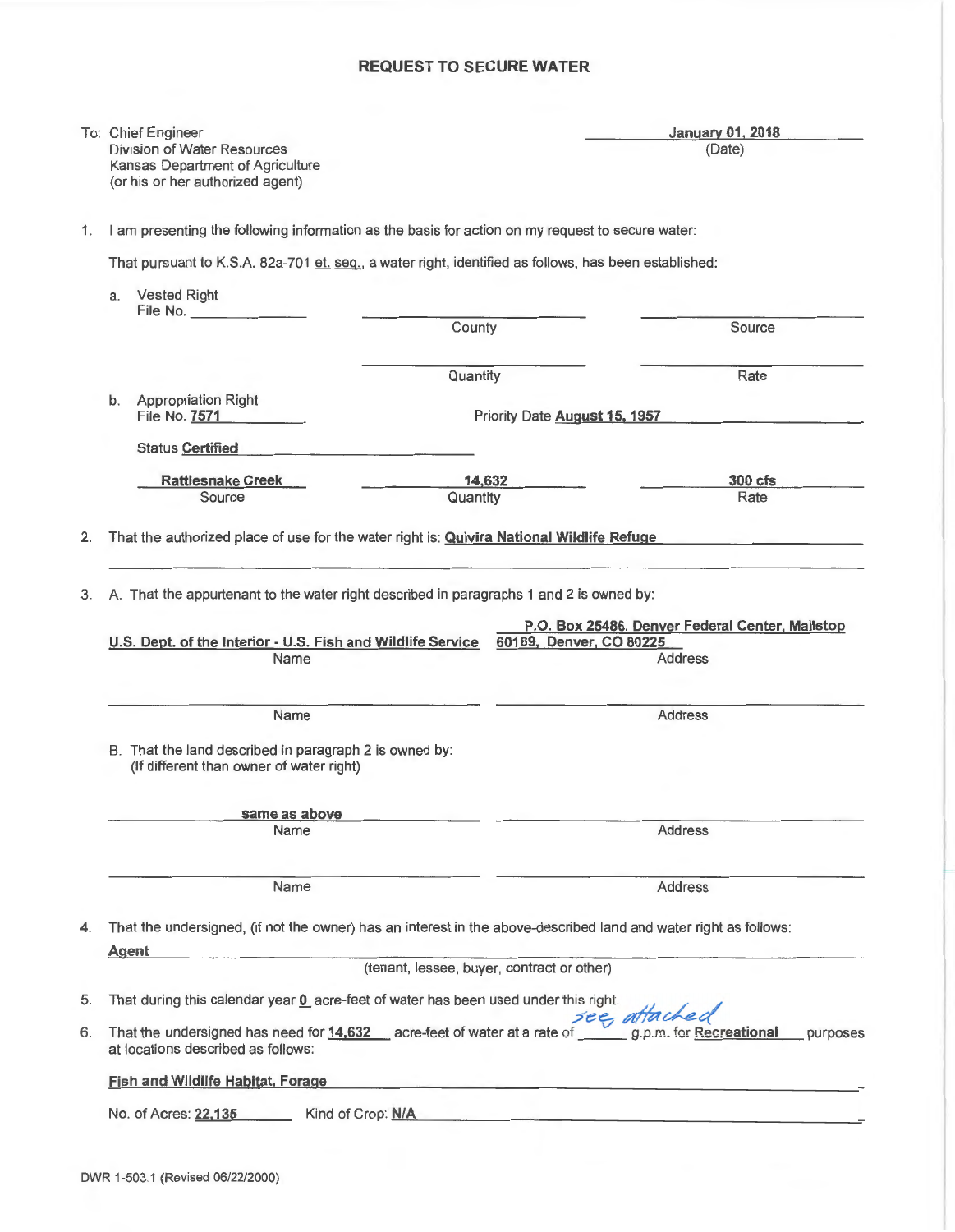- 7. That I am prepared to, and will, in the exercise of my water right described above, apply to beneficial use all water That I am prepared to, and will, in the exercise of my water right described above, apply to beneficial use all water<br>available to me at a rate of See 8.p,m. or less, commencing at <u>12</u> o'clock A.M. on January 1
- 8. That I have been informed that water is available from the source of supply in the amount of:

|    | Date                                                                                                               |                    | <b>Estimated Flow</b>       | Location                                                        |  |  |  |
|----|--------------------------------------------------------------------------------------------------------------------|--------------------|-----------------------------|-----------------------------------------------------------------|--|--|--|
|    | 1974 - 2013                                                                                                        |                    | Variable                    | <b>Rattlesnake Creek, Zenith Gage</b>                           |  |  |  |
|    |                                                                                                                    |                    |                             |                                                                 |  |  |  |
| 9. | That I have been informed that water is, or was, being diverted from the source of supply as follows:              |                    |                             |                                                                 |  |  |  |
|    | Date                                                                                                               | <b>Water Right</b> | Name                        | <b>Estimated</b><br>Rate of Diversion<br>30,000 - 60,000 AF per |  |  |  |
|    | 1995 - 2007                                                                                                        | <b>Multiple</b>    | <b>Junior Appropriators</b> | year depletions to<br><b>Rattlesnake Creek</b>                  |  |  |  |
|    | 10. That I have advised the persons listed below of my need for water and my intention to exercise my water right: |                    |                             |                                                                 |  |  |  |
|    | Name of Person                                                                                                     |                    | Date                        | Agreeable - Yes Or No                                           |  |  |  |
|    | Big Bend GMD No. 5                                                                                                 |                    | 12/01/2016                  | No                                                              |  |  |  |

I request in accordance with the provisions of K.S.A. 82a-706b, that the Chief Engineer or his or her authorized agent open, close, adjust or regulate the headgates, valves, or other controlling works of any ditch, canal, conduit, pipe, well, or structure as may be necessary to secure water to which I am entitled:

|                                                                                                                                                                                                                          | Signature                                                                                       |
|--------------------------------------------------------------------------------------------------------------------------------------------------------------------------------------------------------------------------|-------------------------------------------------------------------------------------------------|
| State of Kansas Colorado<br>SS<br>County of Jefferson                                                                                                                                                                    |                                                                                                 |
| Brian S. Caruso<br>to the best of his or her knowledge and belief.                                                                                                                                                       | by me being duly sworn, declare that the information is true and correct<br>Affiant's Signature |
| day of<br>Subscribed and sworn to before me this<br><b>CAROLINE M. CORDOVA</b><br>NOTARY PUBLIC<br>STATE OF COLORADO<br>NOTARY ID 20044034704<br>MY COMMISSION EXPIRES 09/28/2020<br>2020<br>Мy<br>Commission Expires 24 | 20<br>MTM<br>Notary Public<br>135<br>Man Stree<br>80219                                         |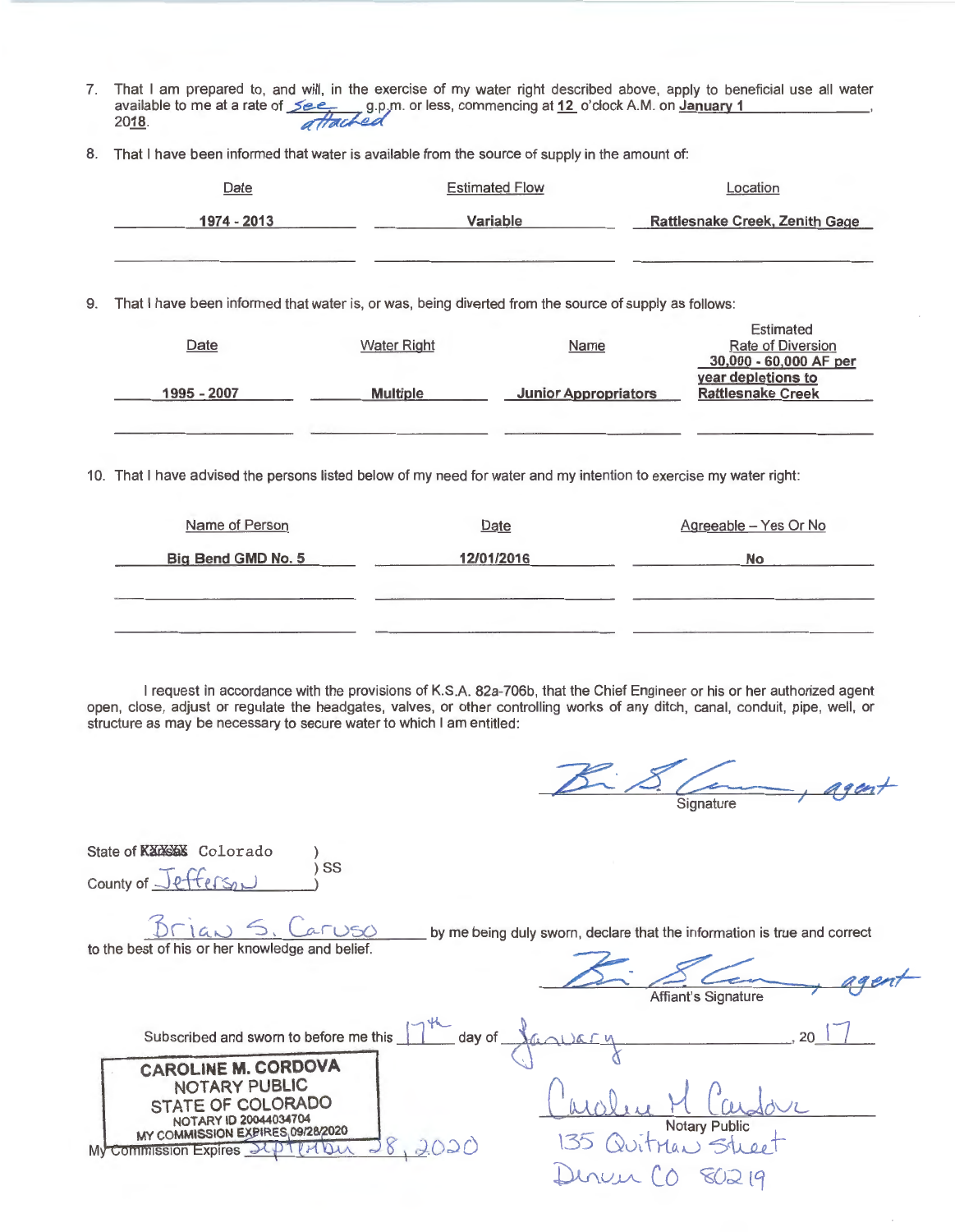## **Seasonal Rattlesnake Creek Water Need Estimates for Quivira National Wildlife Refuge, Prepared May 2015**

#### **Background**

At the request of Kansas Department of Agriculture, Division of Water Resources (DWR), the U.S. Fish and Wildlife Service (Service) has provided information to increase understanding of *seasonal* water needs to accomplish management objectives of the Quivira National Wildlife Refuge (Refuge). The Refuge's current annual Water Right 7571 on Rattlesnake Creek is 14,632 ac-ft. There is no single estimate that accurately predicts seasonal surface water needs of the Refuge because various factors influence water needs within and among years, such as shortand long-term weather patterns, the timing of wildlife events (e.g., migration), and changing habitat conditions.

### **Approach**

*Scenario 1* – There was interest by DWR to evaluate the potential of using past water use records to quantify estimates of seasonal water needs to accomplish refuge management objectives. To accomplish this task, Refuge staff compiled 48 years of monthly water-use records and grouped months into seasons based on the life cycle events of waterbirds (timing of migration, relative abundances) and the lag time required to transfer water to wetlands through the ditch infrastructure (Table 1). For example, flooding a wetland to the appropriate depth can require days to weeks depending on location from the diversion, volume of water available, and existing soil moisture conditions (e.g., dry, saturated).

| Jan-Feb                                                             | Mar-Apr                                                                   |                      | May-Jun                                                                                            |  | <b>Jul-Sep</b>                     | <b>Oct-Nov</b>                               | <b>Dec</b> |  |  |  |  |
|---------------------------------------------------------------------|---------------------------------------------------------------------------|----------------------|----------------------------------------------------------------------------------------------------|--|------------------------------------|----------------------------------------------|------------|--|--|--|--|
| <b>MANAGEMENT TO SUPPORT WILDLIFE FOOD &amp; COVER REQUIREMENTS</b> |                                                                           |                      |                                                                                                    |  |                                    |                                              |            |  |  |  |  |
|                                                                     | Use water where needed to provide/maintain semipermanent wetland habitat. |                      |                                                                                                    |  |                                    |                                              |            |  |  |  |  |
| Shallowly flood select units to saturate dry soils that             |                                                                           |                      |                                                                                                    |  |                                    |                                              |            |  |  |  |  |
| will be used to produce wildlife foods.                             |                                                                           |                      |                                                                                                    |  |                                    |                                              |            |  |  |  |  |
|                                                                     |                                                                           |                      | Dewater select wetlands for suitable germination                                                   |  |                                    |                                              |            |  |  |  |  |
|                                                                     |                                                                           |                      | and growth of desired plants used for wildlife food                                                |  |                                    |                                              |            |  |  |  |  |
|                                                                     |                                                                           |                      | and cover. Drawdown dates are based on                                                             |  |                                    |                                              |            |  |  |  |  |
|                                                                     | scientific information.                                                   |                      |                                                                                                    |  |                                    |                                              |            |  |  |  |  |
|                                                                     |                                                                           |                      | Irrigate select wetland units to support                                                           |  |                                    | After seeds mature, gradually increase water |            |  |  |  |  |
|                                                                     |                                                                           |                      | survival, growth, and seed production of<br>germinated wildlife food plants.                       |  | and cover needs of target species. | levels in wetlands to coincide with the food |            |  |  |  |  |
|                                                                     |                                                                           |                      | CHRONOLOGY OF SPECIES ANNUAL EVENTS OR WHEN LIFE REQUIREMENTS NEED TO BE AVAILABLE FOR SPECIES USE |  |                                    |                                              |            |  |  |  |  |
|                                                                     |                                                                           |                      |                                                                                                    |  |                                    |                                              |            |  |  |  |  |
|                                                                     | Peak spring<br>waterfowl                                                  | Main spring          |                                                                                                    |  | Main fall shorebird                | Peak fall waterfowl                          |            |  |  |  |  |
| Waterfowl and bald                                                  | migration                                                                 |                      | shorebird migration                                                                                |  | migration (habitat                 | migration                                    |            |  |  |  |  |
| eagle wintering                                                     | (habitat                                                                  | (habitat flooded <6  |                                                                                                    |  | flooded <6 inches and              | (habitat flooded                             |            |  |  |  |  |
| habitat is provided                                                 | flooded $<$ 15                                                            | inches and mudflat). |                                                                                                    |  | mudflat).                          | <15 inches).                                 |            |  |  |  |  |
| when open water is                                                  | inches).                                                                  |                      |                                                                                                    |  |                                    |                                              |            |  |  |  |  |
| available (generally                                                |                                                                           |                      | Breeding-related activities occur for several                                                      |  |                                    |                                              |            |  |  |  |  |
| where flooded deep                                                  | Endangered                                                                |                      | waterbirds that require flooded habitat for                                                        |  |                                    | Endangered                                   |            |  |  |  |  |
| and/or where flow                                                   | whooping crane                                                            |                      | food and/or cover resources, such as for the                                                       |  |                                    | whooping crane fall                          |            |  |  |  |  |
| prevents ice                                                        | spring migration                                                          |                      | state-threatened snowy plover, the                                                                 |  |                                    | migration (shoreline                         |            |  |  |  |  |
| formation).                                                         |                                                                           | (shoreline & habitat | endangered interior least tern, and for state                                                      |  |                                    | and habitat flooded                          |            |  |  |  |  |
|                                                                     | flooded $<$ 1 ft).                                                        |                      | species in need of conservation (e.g., black                                                       |  |                                    | $<$ 1 ft).                                   |            |  |  |  |  |
|                                                                     |                                                                           |                      | rail, black tern).                                                                                 |  |                                    |                                              |            |  |  |  |  |

Table 1. Significant annual events largely considered in determining seasonal water needs to accomplish management objectives of Quivira National Wildlife Refuge.

After reviewing the water use records, Refuge staff made the determination to exclude years (n=28) when total annual water use *did not exceed 7,000 ac-ft to prevent extreme bias in estimating seasonal water use due to*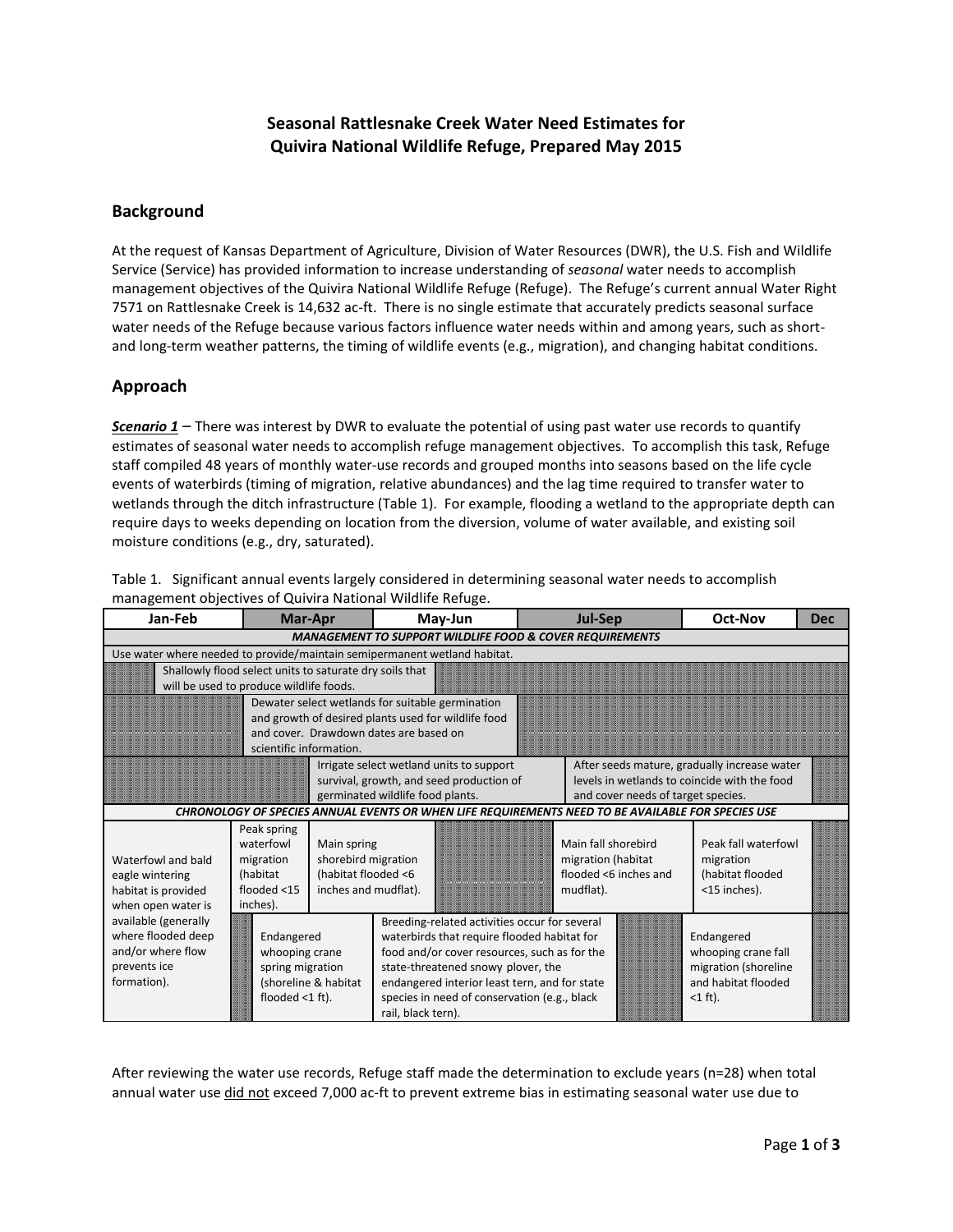limited water availability and/or inappropriate timing of available water. For example, during low water years Refuge staff often receive and use water at less than optimal times (e.g., winter) to help increase the odds that at least some wetland habitat is flooded at critical times (e.g., spring waterbird migration). In this case, the average amount of water used during the winter season would be biased high. Conversely, it is common during low water years to not have sufficient water to maintain wetland vegetation, which results in low food production and sparse cover required by wildlife. In this case, the use of water during summer would be biased extremely low. The use of 7,000 ac-ft as a cutoff point was based on approximating 50% of the Refuge water right and, as such, is somewhat arbitrary.

For the 20 years of when total annual water use exceeded 7,000 ac-ft, water use for each year was partitioned into the appropriate seasons and the median, minimum, and maximum seasonal values across all years were calculated (Table 2).

Table 2. Seasonal median, minimum, and maximum water use (ac-ft) values, calculated using 20 years of data where annual use exceeded 7,000 ac-ft. Totals of the median and maximum seasonal water use values are respectively lower and higher than the current annual water right (14,632 ac-ft).

|         | Jan -Feb | <b>Mar-Apr</b> | May-Jun | Jul-Sep | Oct-Nov | Dec   | Total  |
|---------|----------|----------------|---------|---------|---------|-------|--------|
| Median  | 986      | .115           | .062    | .117    | 1.781   | 684   | 746    |
| Minimum |          | 89             | 126     | 463     | 151     | 101   |        |
| Maximum | 3,557    | 3.111          | 2.601   | 4.374   | 6,205   | 2,003 | 21,851 |

This Scenario 1 estimate is biased due to the following:

- Historic *use* does not accurately reflect water *needs* during any given year or season.
- Historic water use in a given season may not accurately reflect the volume of water that would have been used if water had been available during that season or, perhaps, previous to that season.
- The use of records that exceeded 7,000 ac-ft was arbitrary and only represents nearly half of the Refuge water right. As such, these estimates likely are biased low.

#### *Scenario 2* **–**

Scenario 2 is based on achieving minimum requirements of CCP objectives following a drought year and water use was not constrained by the current water right (Table 3, Scenario 2). Unlike Scenario 1, seasons in Scenario 2 were defined by CCP habitat-based objectives, as approved in 2013. Data used to develop this scenario included area estimates and area-capacity curves developed by the Service for individual wetlands, published long-term precipitation and pan evaporation data (including the use of a coefficient to account for shallow wetlands), soil infiltration rates calculated based on information in NRCS soil survey data (SSURGO), LiDAR data to estimate volume of ditches, and aerial imagery to estimate surface area of water in the Big and Little Salt Marshes at the beginning of the scenario.

|                 | <b>Seasonal Water Use Estimates (Acre-Feet)</b> |              |       |  |                 |  |     |       |       |     |       |     |              |
|-----------------|-------------------------------------------------|--------------|-------|--|-----------------|--|-----|-------|-------|-----|-------|-----|--------------|
| <b>Scenario</b> | Jan                                             | Feb          |       |  | Mar Apr May Jun |  | Jul | Aug   | Sep   | Oct | Nov   | Dec | <b>Total</b> |
|                 |                                                 | 986<br>1.115 |       |  | 1.062<br>2,117  |  |     | 1.781 |       | 684 | 7.746 |     |              |
|                 | 3,144                                           |              | 7.427 |  | 2.895           |  |     |       | 4.053 |     | 5.881 |     | 23,400       |

Table 3. Comparison of Rattlesnake Creek surface water use Scenarios 1 and 2 for Quivira NWR.

This Scenario 2 estimate is biased due to the following:

- Water loss due to plant transpiration was not included in water use estimates (which would increase water needs to meet objectives).
- Water loss due to soil infiltration in some wetlands was underestimated because values for the available water capacity of 2,300 acres of wetland soils were not available (which would increase water needs to meet objectives).